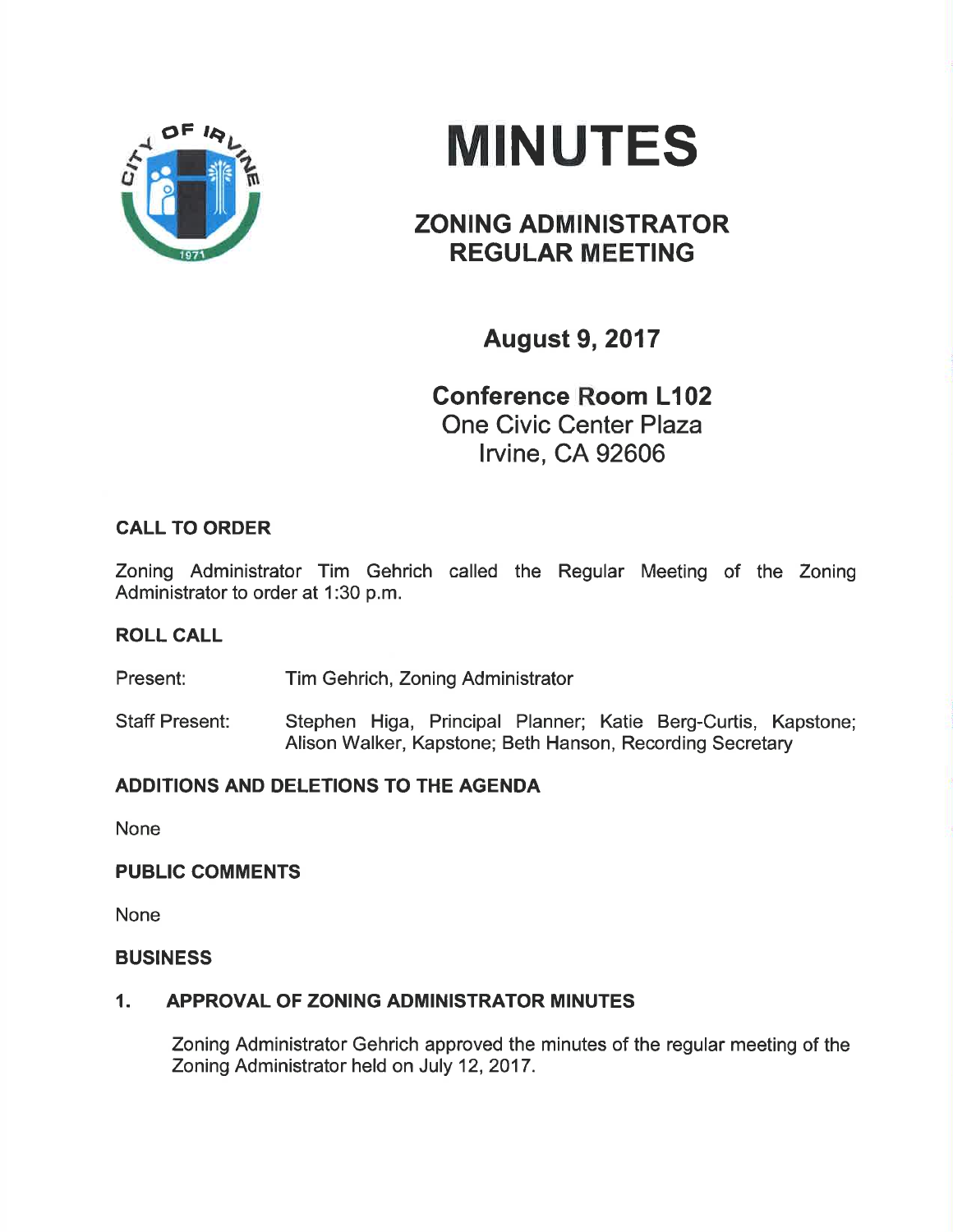Acting Zoning Administrator Jacobs approved the minutes of the regular meeting of the Zoning Administrator held on July 26,2017.

#### PUBLIC HEARINGS

### 2. SIGN PROGRAM (00710822-PSS) WITH ADMINISTRATIVE RELIEF FOR ALTON PLAZA IN IRVINE SPECTRUM 3 (PA 32)

Zoning Administer Gehrich opened the public hearing at 1:31 p.m.

Katie Berg-Curtis, Kapstone, presented the staff report.

David Baab, the applicant, spoke on the item and was available to answer any questions.

Zoning Administrator Gehrich closed the public hearing at 1:40 p.m

AGTION: Zoning Administrator Gehrich adopted RESOLUTION NO. 17-1384, A RESOLUTION OF THE ZONING ADMINISTRATOR OF THE CITY OF IRVINE, CALIFORNIA, APPROVING SIGN PROGRAM 0071O822-PSS WITH ADMINISTRATIVE RELIEF FOR ALTON PLAZA LOCATED AT 15205-15295 ALTON PARKWAY IN IRVINE SPECTRUM 3 (PLANNING AREA 32); FILED BY BAAB & ASSOCIATES, INC. ON BEHALF OF IRVINE COMPANY RETAIL **PROPERTIES** 

#### 3. SIGN PROGRAM MODIFICATION (00703692-PSS) WITH ADMINISTRATIVE RELIEF FOR PARKVIEW SHOPPING CENTER IN UNIVERSITY PARK (PA 20)

Zoning Administrator Gehrich opened the public hearing at 1:41 p.m.

Katie Berg-Curtis, Kapstone, presented the staff report.

David Baab, the applicant, spoke on the project and was available to answer questions. The applicate expressed a desire to mount this sign on the sloped roof rather than on top of a trellis as recommended by staff. After weighing the options, Zoning Administrator Gehrich supported staff's recommendation.

Zoning Administrator Gehrich closed the public hearing at 1:51 p.m.

ACTION: Zoning Administrator Gehrich adopted RESOLUTION NO. 17-1383, A RESOLUTION OF THE ZONING ADMINISTRATOR OF THE CITY OF IRVINE, CALIFORNIA, APPROVING SIGN PROGRAM MODIFICATION 00703692-PSS WITH ADMINISTRATIVE RELIEF FOR PARKVIEW SHOPPING CENTER LOCATED AT 5301-5401 UNIVERSITY DRIVE IN UNIVERSITY PARK (PLANNING AREA 20); FILED BY BAAB & ASEOCIATES, lNC. ON BEHALF OF IRVINE COMPANY RETAIL PROPERTIES